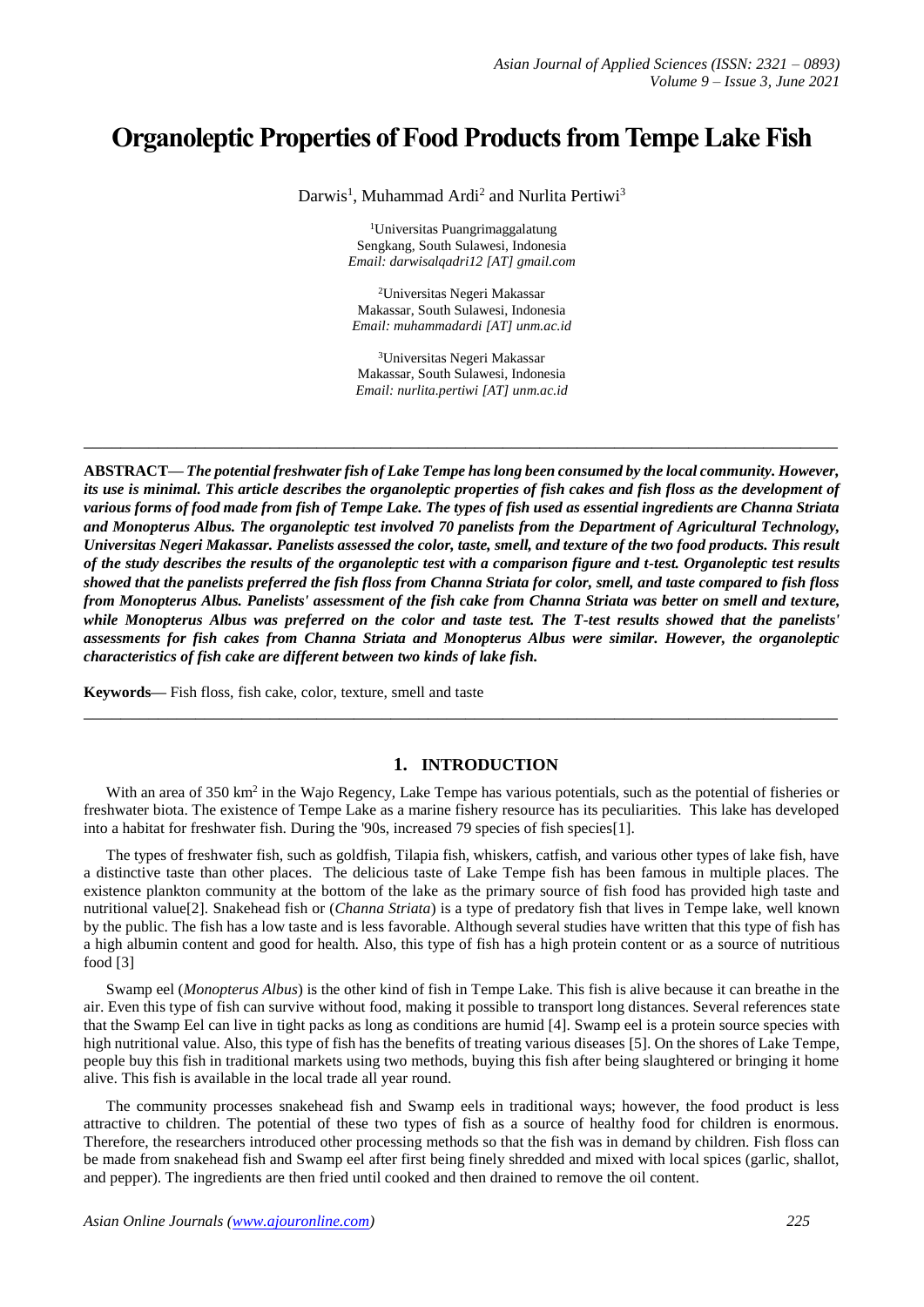*Asian Journal of Applied Sciences (ISSN: 2321 – 0893) Volume 9 – Issue 3, June 2021*

Meanwhile, the fish cake is a food that is shaped like a cake with a soft texture and white color. The fish meat is mashed first; then, it is mixed with tapioca flour, coconut milk, eggs, and local spices. The primary ingredient dough is printed in a square shape and then wrapped in banana leaves. The cooking process is by steaming for 15-30 minutes. Foodstuffs are durable with storage at a temperature of 10-18˚C.

Organoleptic test as an evaluation of consumer appetite for a new food product. The method can also serve as a guide for business development and product marketing. As judges of taste and other characteristics, panelists must have experience and knowledge of the sense principles and influencing factors. Also, panelists must be able to detect and distinguish certain characteristics (specific characteristics) of foodstuffs. Therefore, the panelists' assessment results can serve as a reference regarding the nature of food.

## **2. METHODS**

This type of research is survey research to assess fish cake and fish floss made from Snakehead fish and Swamp Eel. Researchers tested organoleptic properties to find panelists' perceptions of color, taste, aroma, and texture. Panelists give a numerical rating from 1 to 5. A score of 1 means they don't like it, and 5 means they like it.

Seventy panelists are final year students in the Department of Agricultural Technology Education, Makassar State University. All panelists have passed the sensing test and tasting recognition in the laboratory. The method used is by asking the panelists to give an assessment based on color, taste, aroma, and texture (organoleptic test). The panelists' average result is divided into three categories: like, somewhat like, and dislike. The data that has been obtained is analyzed descriptively, then testing the difference in the average value of the panelists using the T-test method.



### *3.1. Organoleptic Results*

Organoleptic Test of Fish floss from Snakehead fish and Swamp Eel



**Figure 1:** Organoleptic test of Fish floss from Snakehead fish and Swamp Eel based on color

Based on figure 1. the results of the frequency test on the panelists' assessment show that the color of Fish floss from snakehead fish and swamp eel is preferred, or these two food products show attractive colors. The shade of Fish floss from snakehead fish brighter than the color of fish floss from Swamp. Eel. The difference in color between the two foodstuffs is due to the water content in the essential ingredients of fish floss from Swamp eel, which contains more water. The frying process takes longer and causes a slightly darker color. Furthermore, the taste qualities of the two types of Shredded are presented in figure 2.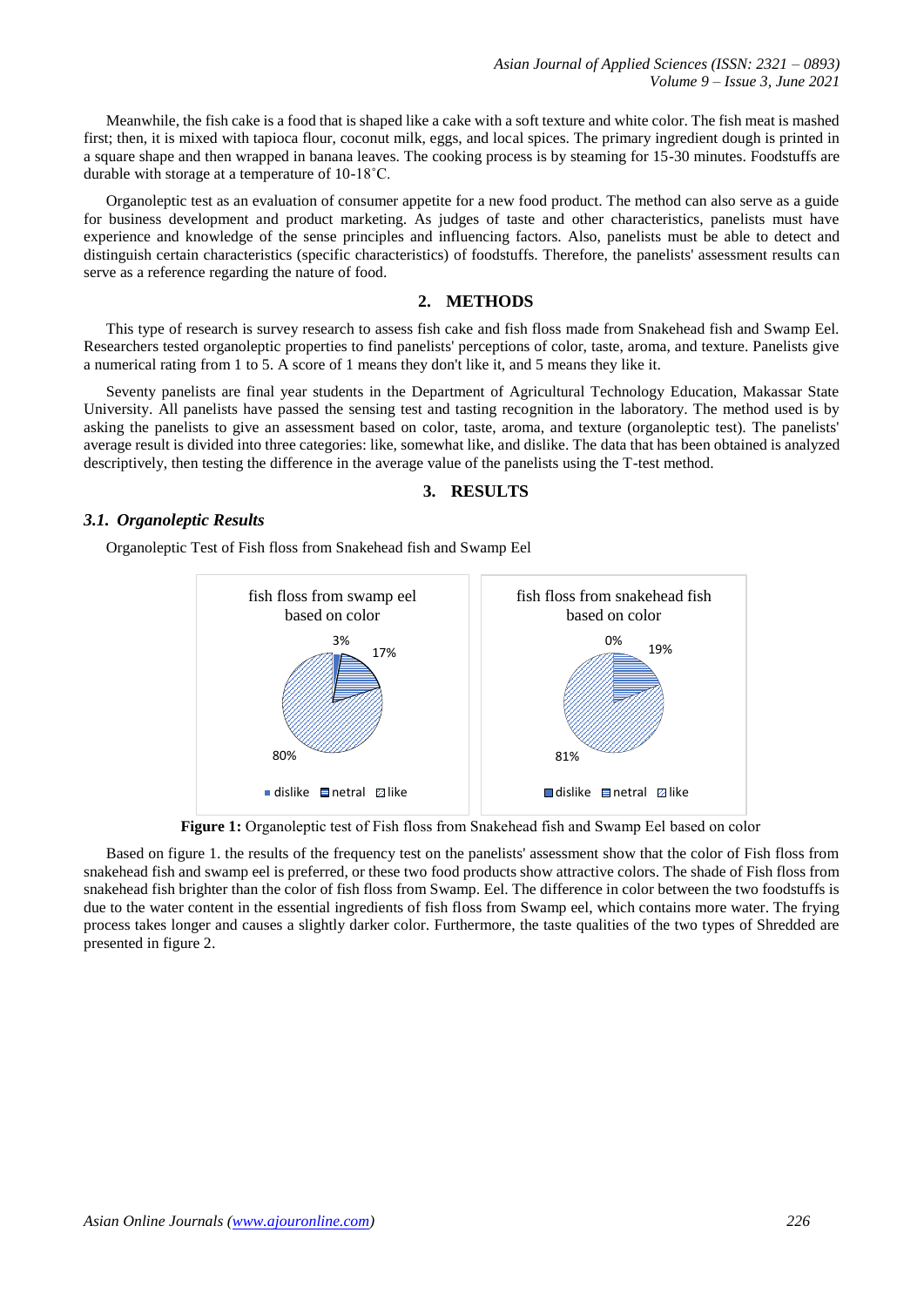

**Figure 2:** Organoleptic test of Fish floss from Snakehead fish and Swamp Eel based on taste

Based on figure 2. The frequency test results show that the panelists like Fish floss from snakehead fish and fish floss from swamp eel. They have a savory taste because they contain glutamic acid. The taste assessment is due to the longer frying process of Swamp Eel, which causes a change in the flavor of the marinade.

The smell of food is a determining factor for consumer attractiveness. The smell comes from the addition of spices or seasonings to the mixing process. Organoleptic test results are presented in figure 3.



**Figure 3:** Organoleptic test of Fish floss from Snakehead fish and Swamp Eel based on smell

Based on figure 3. The results of the panelists' assessment of the smell of Fish floss from Snakehead and fish floss from Swamp eel show that the smell of Fish floss from Snakehead is more attractive compared to fish floss from Swamp eel. This is because there is a distinctive fish smell of fish floss from Swamp eel. Texture has an essential role in organoleptic tests. The surface is closely related to the sense of taste during the process of consumption in the mouth. The texture test can be seen in figure 4.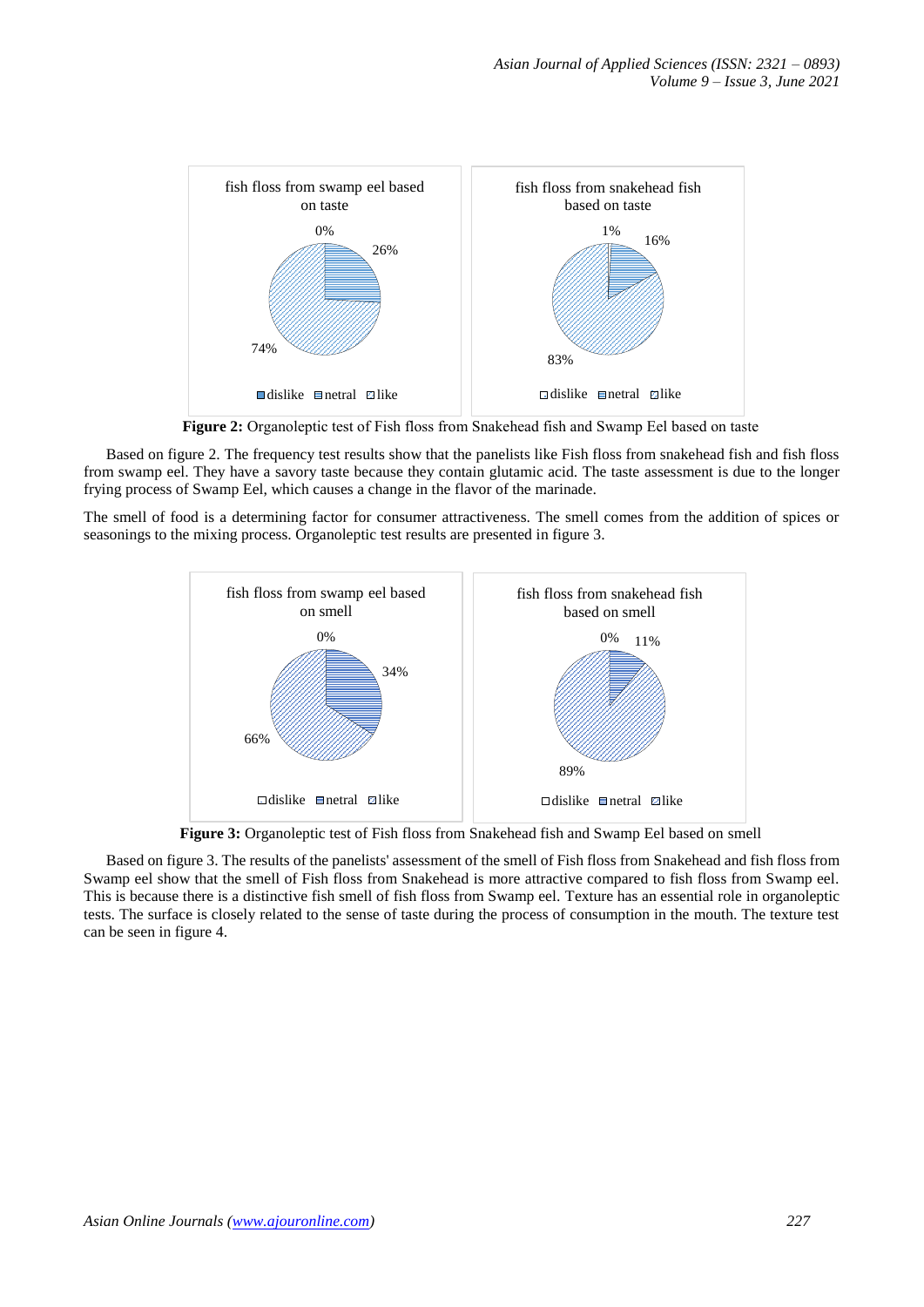

**Figure 4:** Organoleptic test of Fish floss from Snakehead fish and Swamp Eel based on texture

Based on figure 4. Panelists' assessment shows that the Fish floss from swamp eel texture is more popular due to the more extended frying resulting in the Fish floss from swamp eel texture being crisper compared to the Fish floss surface. Snakehead fish.

## **Organoleptic Test of Fish cake from Snakehead fish and Swamp Eel**

Otak Otak (fish cake) is white due to the addition of flour and coconut milk during the manufacturing process. The results of the color quality test based on the organoleptic test are presented in figure 5.



**Figure 5:** Organoleptic test of Fish cake from Snakehead fish and Swamp Eel based on color

Panelists generally prefer the color of Fish cake from swamp eel compared to Fish cake from snakehead fish. The snakehead fish produces a paler color compared to the Swamp Eel. As a result, the Fish cake from snakehead fish shows a less attractive color. Fish Cake has a chewy and savory taste due to the addition of spices to the manufacturing process the results of the assessment of the taste presented in figure 6.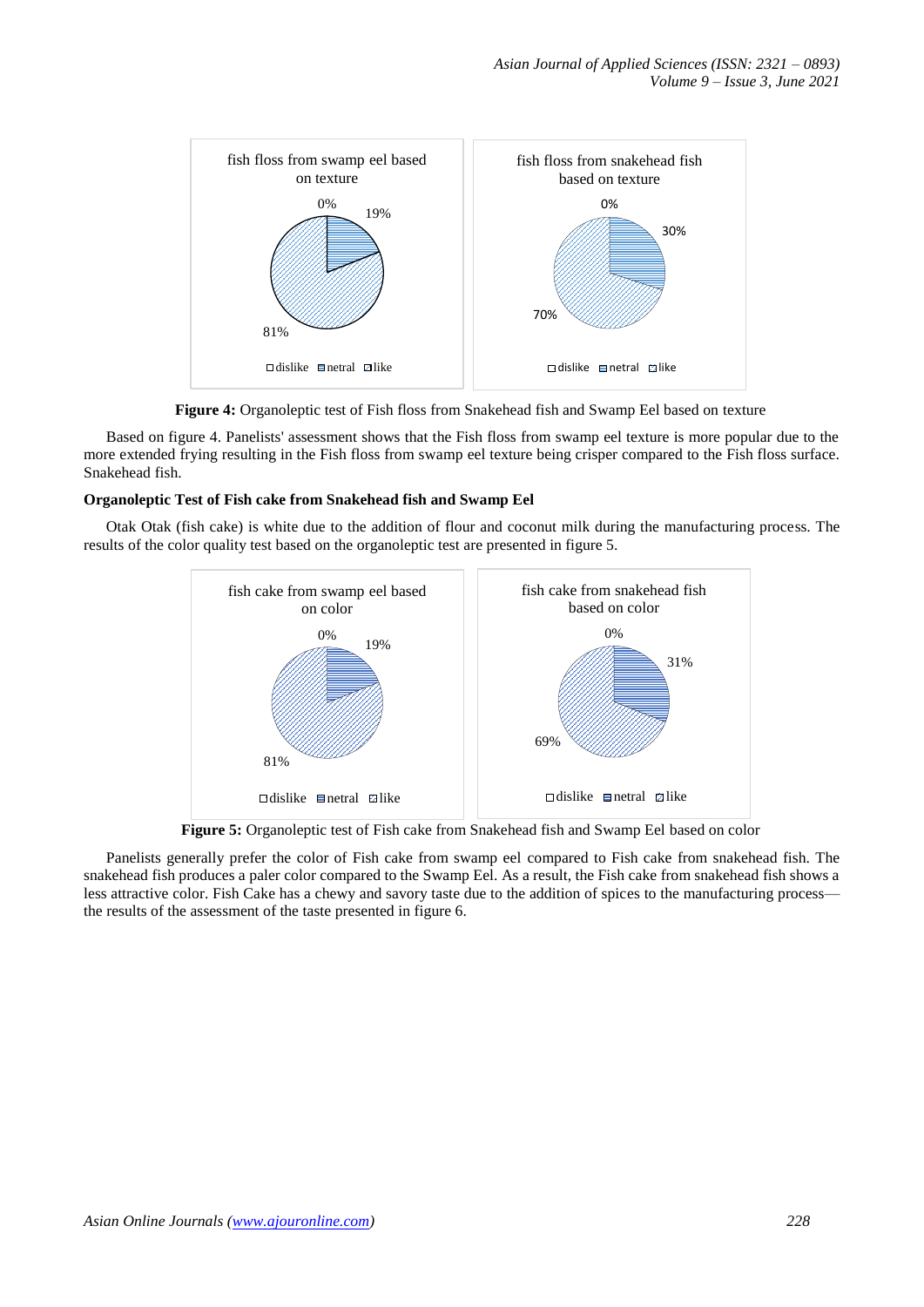

**Figure 6.** Organoleptic test of Fish cake from Snakehead fish and Swamp Eel based on taste

Figure 6. This shows that the panelists rated the fish cake from swamp eel as having a higher taste value. The difference in the taste of the two foods is due to differences in fat and protein content. The swamp eel contains more fat and protein compared to the snakehead fish. The properties of the basic ingredients did not change after steam. The smell of the fish cake comes from the aroma of fish and the mixture of spices. The panelists' test results on the smell quality of the ingredients are presented in figure 7.



**Figure 7.** Organoleptic test of Fish cake from Snakehead fish and Swamp Eel based on smell

Figure 7 shows that panelists prefer the smell of Fish cake from snakehead fish compared to Fish cake from swamp eel. The spice composition of the two types of dishes caused the difference in the smell. It comes from the aroma of the essential ingredients of the fish. Swamp eel has a fishier taste compared to snakehead fish, and the scent is still felt in processed food Fish cake from swamp eel Texture. Fish cake is smooth and looks shiny due to steaming. The panelist test results on the texture are presented in figure 8



**Figure 8.** Organoleptic test of Fish cake from Snakehead fish and Swamp Eel based on texture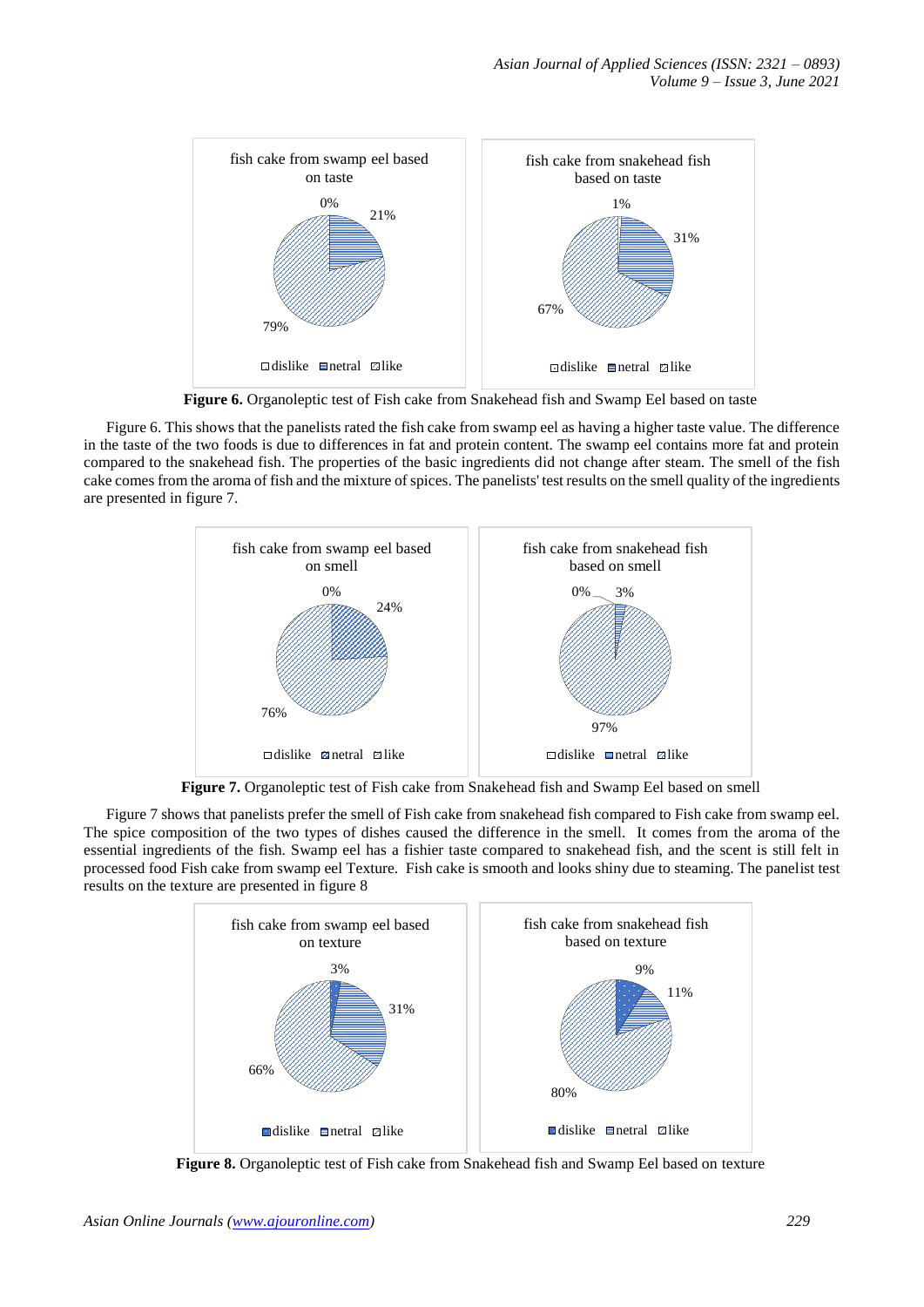Panelists prefer the texture of the Fish cake from snakehead fish because of its smooth nature. Meanwhile, Fish cake from swamp eel produces a slightly coarse texture because the fiber is more difficult to mash.

## *3.2. The difference in organoleptic test results on the two food products*

The different test for the two food products is based on the average results of the four indicators assessed. The results of statistical analysis showed a difference.

| <b>Independent Samples Test</b> |                                   |                                            |      |                              |         |                       |         |                                     |                                              |       |  |
|---------------------------------|-----------------------------------|--------------------------------------------|------|------------------------------|---------|-----------------------|---------|-------------------------------------|----------------------------------------------|-------|--|
|                                 |                                   | Levene's Test for<br>Equality of Variances |      | t-test for Equality of Means |         |                       |         |                                     |                                              |       |  |
|                                 |                                   | $\mathbf{F}$                               | Sig. | t                            | df      | $Sig. (2-$<br>tailed) | Mean    | Std. Error<br>Difference Difference | 95% Confidence Interval<br>of the Difference |       |  |
|                                 |                                   |                                            |      |                              |         |                       |         |                                     | Lower                                        | Upper |  |
| Organoleptic of<br>fish cake    | Equal<br>variances<br>assumed     | 15.917                                     | .000 | $-1.526$                     | 138     | .129                  | $-.114$ | .075                                | $-.262$                                      | .034  |  |
|                                 | Equal<br>variances not<br>assumed |                                            |      | $-1.526$                     | 119.479 | .130                  | $-.114$ | .075                                | $-.263$                                      | .034  |  |

**Table 1.** Different tests of Fish cake from snakehead fish and Fish cake from swamp eel

Table 1 is an analysis of the independent sample T-test. Based on the 2-way (t-tailed) significance value, namely 0.129 <0.05, there is no significant difference in point scores between Fish cake from swamp eel and fish cake from snakehead fish.

| <b>Independent Samples Test</b> |                                               |       |                              |          |         |                       |           |                                     |                    |                                              |  |  |
|---------------------------------|-----------------------------------------------|-------|------------------------------|----------|---------|-----------------------|-----------|-------------------------------------|--------------------|----------------------------------------------|--|--|
|                                 | Levene's Test for<br>Equality of<br>Variances |       | t-test for Equality of Means |          |         |                       |           |                                     |                    |                                              |  |  |
|                                 |                                               | F     | Sig.                         |          | df      | Sig. $(2-$<br>tailed) | Mean      | Std. Error<br>Difference Difference |                    | 95% Confidence Interval<br>of the Difference |  |  |
| Organoleptic of<br>fish floss   | Equal                                         | 1.485 | .225                         | $-2.754$ | 138     | .007                  | $-.22571$ | .08196                              | Lower<br>$-.38777$ | Upper<br>$-.06366$                           |  |  |
|                                 | variances<br>assumed                          |       |                              |          |         |                       |           |                                     |                    |                                              |  |  |
|                                 | Equal<br>variances not<br>assumed             |       |                              | $-2.754$ | 136.540 | .007                  | $-.22571$ | .08196                              | $-.38778$          | $-.06365$                                    |  |  |

#### **Table 2.** Different tests of Fish floss from snakehead fish and fish floss from swamp eel

Table 2 is an analysis of the independent sample t-test. The 2-way (t-tailed) significance value is 0.007 <0.05, indicating a significant difference in point scores between Fish floss from swamp eel and Fish floss from snakehead fish. The difference is due to the organoleptic test results of Fish floss from swamp eel based on smell and texture less preferred by panelists than Fish floss from snakehead fish.

## **4. DISCUSSION**

Organoleptic test results on food from snakehead fish illustrate that the unpleasant odor of fresh fish is lost due to the cooking process and the mixing of the spices. In making fish floss, the frying process uses the deep-frying method. This process uses a lot of oil, resulting in an oxidation process or the formation of fatty acid hydroperoxides. Changes in chemical composition can cause changes in the taste of food. The shredded frying process also affects water loss in food [6][7]. Effects of cooking oils and packaging media on the quality of meat floss). The community prefers this type of food because of its ease of serving. Shredded is ready-to-eat food with long durability. The process of releasing the oil after frying will produce a long-lasting shredded [8].